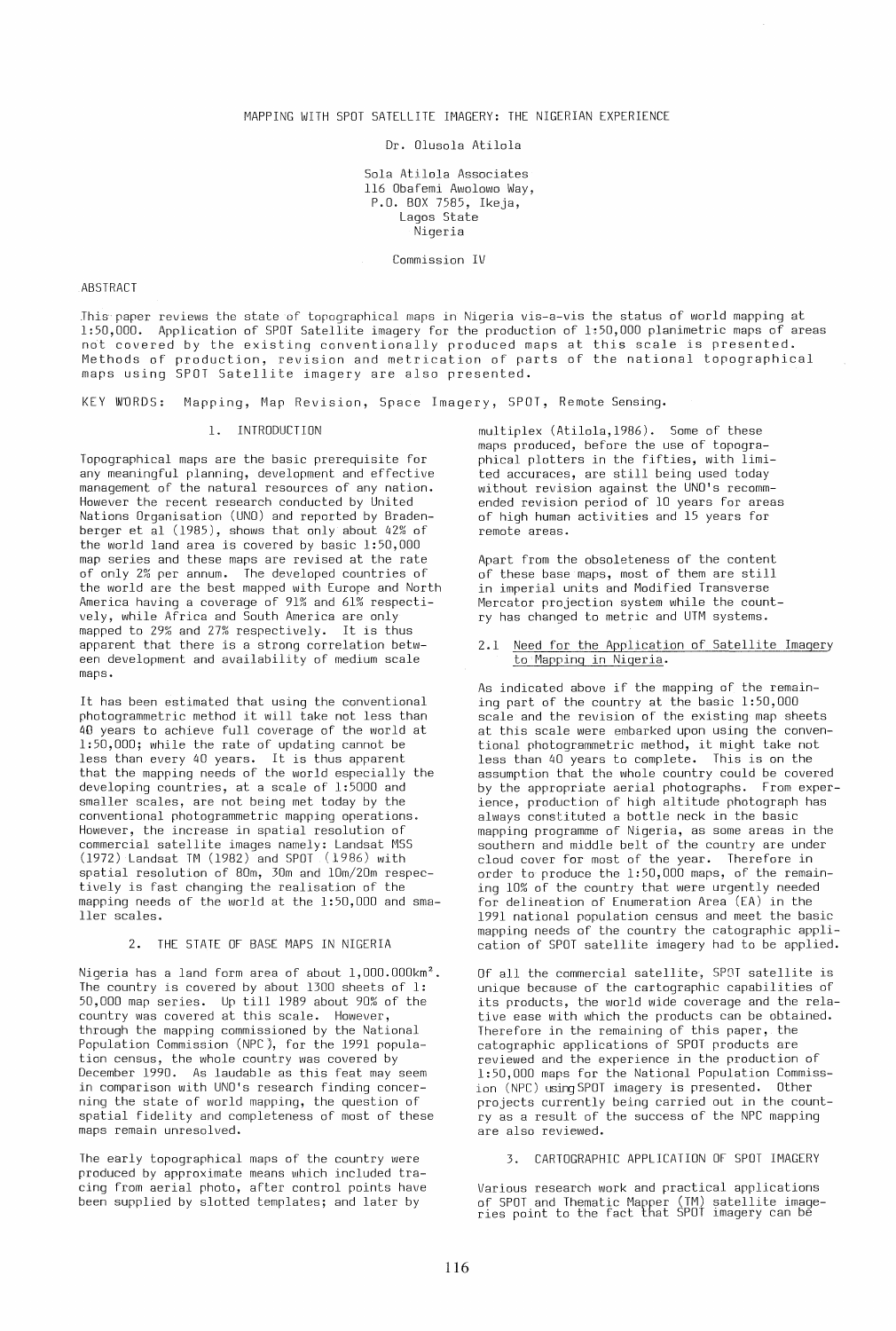used for 1:50,000 mapping and map revision.

At the launch of SPOT , 60 stereopairs were evaluated by IGN France on TRASTER analytical plotter and the results yielded standard error of about 6m in X, Y, and Z, (IGN,1986). Also, the National Research Council (NRC) of Canada Photogrammetric Research Laboratory reported that RMS values of the residuals on 80 check points for a single panchromatic image, measured on the Anaplot, ranges between 6.7m and 8.2m depending on the control configuration (Van Wijk, 1987). Similar results were reported by Gugan et al (1988) and Rodriguez et al (1988) .

In the sphere of digital image processing, Rosenholm (1988) reported accuracy of 6m to 7m in height using multipoint matching technique for generating digital elevation model (OEM). Similar results were reported by Swann et al (1988).

In the area of map revision, extensive use of Landsat TM, with a resolution of 30m has been made for the operational revision of 1:250,000 maps of Canada by detecting changes on 1:50,000 map series. (Turner et aI, 1987).

In general, there are two main approaches to the extraction of cartographlc data from SPOT imagery viz: -- analytical stereo-restitution or -- digital image processing.

For both methods panchromatic stereo pairs with base to height ratio of between 0.5 to 1 are required for best results.

# 3.1 Analytical Stereo Restitution

Any analytical plotter equipped with necessary soft ware can be used, e.g Traster, Kern DSR, Wild Aviolyt ACI, Anaplot etc. This method has the advantage that both height and planimetric details can be plotted. However, it has the disadvantage that  $de$ tails are not always easily and correctly identifiable. Another major disadvantage is that films used for restitution are distorted during film writing from digital data.

# 3.2 Digital Image Processing

Digital stereopairs are processed to obtain digital elevation model (OEM) either by automatic image correlation or by multipoint matching (Rosenholm, 1988). Contours are then obtained by interpolation. This method is faster and has the advantage that most mapping processes like image enhancement, OEM generation, or tho image generation, interpolation and map drafting can be automated. Final maps are obtained by superimposition of height information on planimetric details from precision corrected imagery and toponymic information. Digital image processing has the disadvantage that details cannot be plotted. However contours can be superimposed on visually interpreted and extracted details from precision corrected imagery and topographical line maps or directly on orthoimage maps.

# 4. NIGERIAN EXPERIENCE

The National Population Commission mapping project is a pioneering work in the application of space imagery to topographical mapping in Nigeria. It con consists of the production of:- -- 1:50,000 annotated SPOT image maps

-- 1:50,000 planimetric line maps from SPOT imagery. The SPOT image mosaics which were to be produced within 8 weeks of the ward of the contract was to be used as map substitutes for planning the Enumeration Area (EA), pending the time they will be

replaced by line maps, which were to be delivered within nine (9) months.

The mapping covers all the areas of the country where base maps at 1:50,000 were not available. See figure 1. The total area mapped is  $133,192$ km<sup>2</sup>. It is covered by 177 map sheets, of size 15' x 15' of arc each. The project is divided into 7 blocks details of which are shown in Table 1. Seven survey companies participated in the project. Sola Atilola Associates carried out the mapping of Block 6.

|  |                |  |  |  | TABLE 1: No of Map Sheets and Area Covered by |  |
|--|----------------|--|--|--|-----------------------------------------------|--|
|  | Block Numbers. |  |  |  |                                               |  |

| Block No | No of Map Sheets | Area Km <sup>2</sup> |
|----------|------------------|----------------------|
|          | 48               | 36,120               |
|          | 23               | 17,308               |
|          | 29               | 21,822               |
|          | 17               | 12,792               |
|          | 15               | 11,288               |
| 6        | 22               | 16,555               |
|          | 23               | 17,307               |
| Total    | 177              | 133,192              |

#### 4.1 Operational Procedure

The operational procedure for executing the project included:-

- -- Acquisition of SPOT (imagery) scenes -- Provision of control points by geodetic measu-
- rement, or extraction of control points from existing topographical maps within and outside the area to be mapped.
- Computer-base digital precision correction and (Processing) transformation of CCT data into Universal Transverse Mercator Projection system using the control points.
- -- Digital combination of two or more scenes to produce digital mosaics.
- -- Cutting of mosaics into map sheets and writing of films and production of bromide prints of map sheets.
- -- Cartographic annotation
- -- Field verification and completion
- -- Preparation of final mauscripts

# 4.2 Acquisition and Processing of SPOT Imagery

Reception and Processing of space imagery for topographic mapping employs the state of the art "High-Tech" equipment and sophisticated softwares. Only very few organisations the world over are fully equiped to receive and process such data to high degree of geometric fidelity for mapping purposes. Other organisations depend on these few companies for imagery at required level depending on application for which they are intended. Therefore this aspect of the project was subcontracted to Sweedish Space Corporation (SSC) in order to facilitate the speedy completion of the project.

4.2.1 Choice of SPOT Imagery For cartographic applications, panchromatic imagery with a high resolution of 10m is most appropriate. However at the beginning of the project no panchromatic scenes of the project areas were available both at Kiruna and Toulouse. Programming SPOT for Panchromatic imagery would also take a few weeks. Therefore in view of the urgency of the project, the available multispectral (XS) scenes had to be used.

4.2.2 Precision Correction of SPOT Imagery The selected scenes were precision corrected to level 2 product. For the geometric rectification, about 4 to 6 control points are required per scene.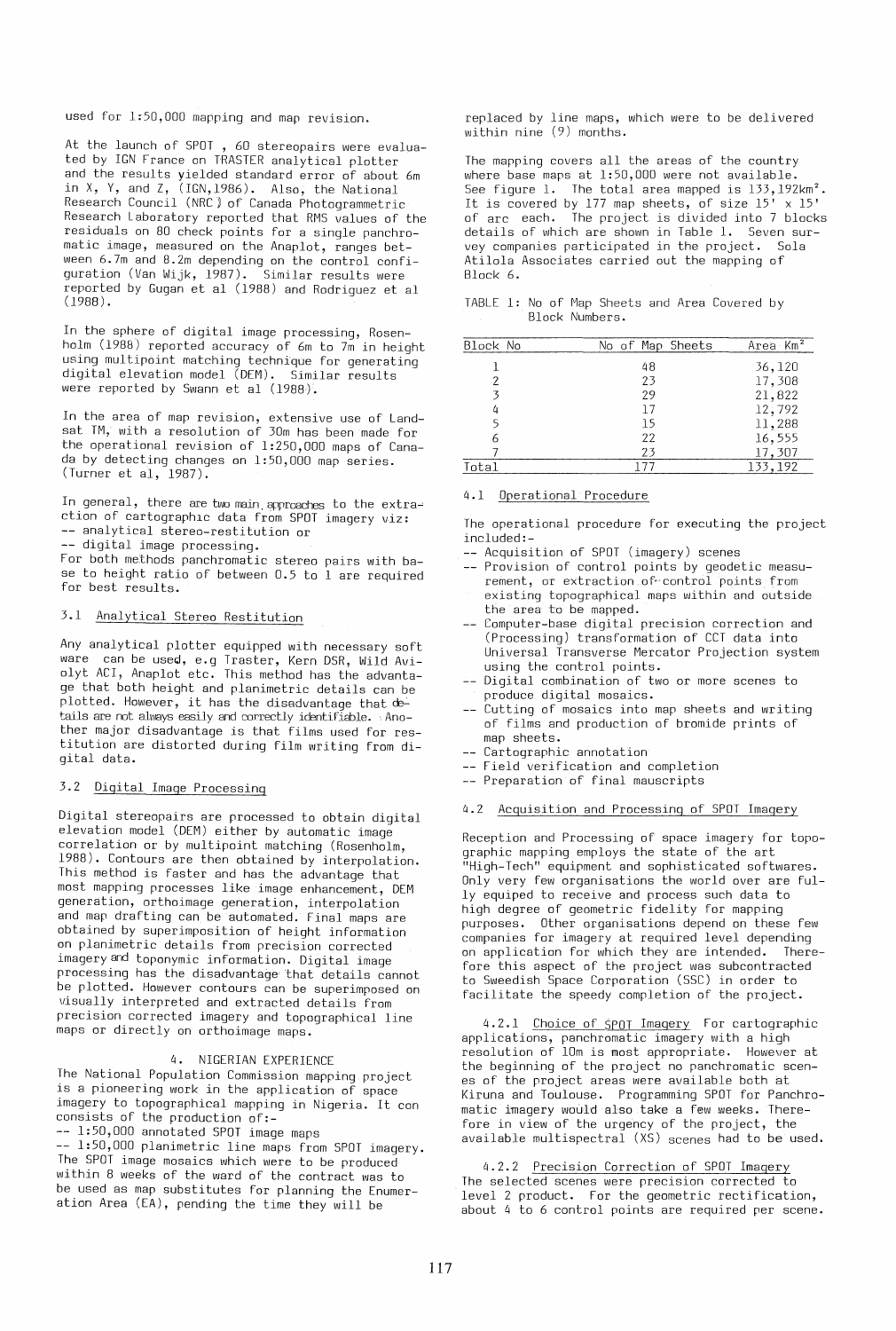

Figure 1 : Map of Nigeria Showing Areas Covered by the National Population Commission Mapping Project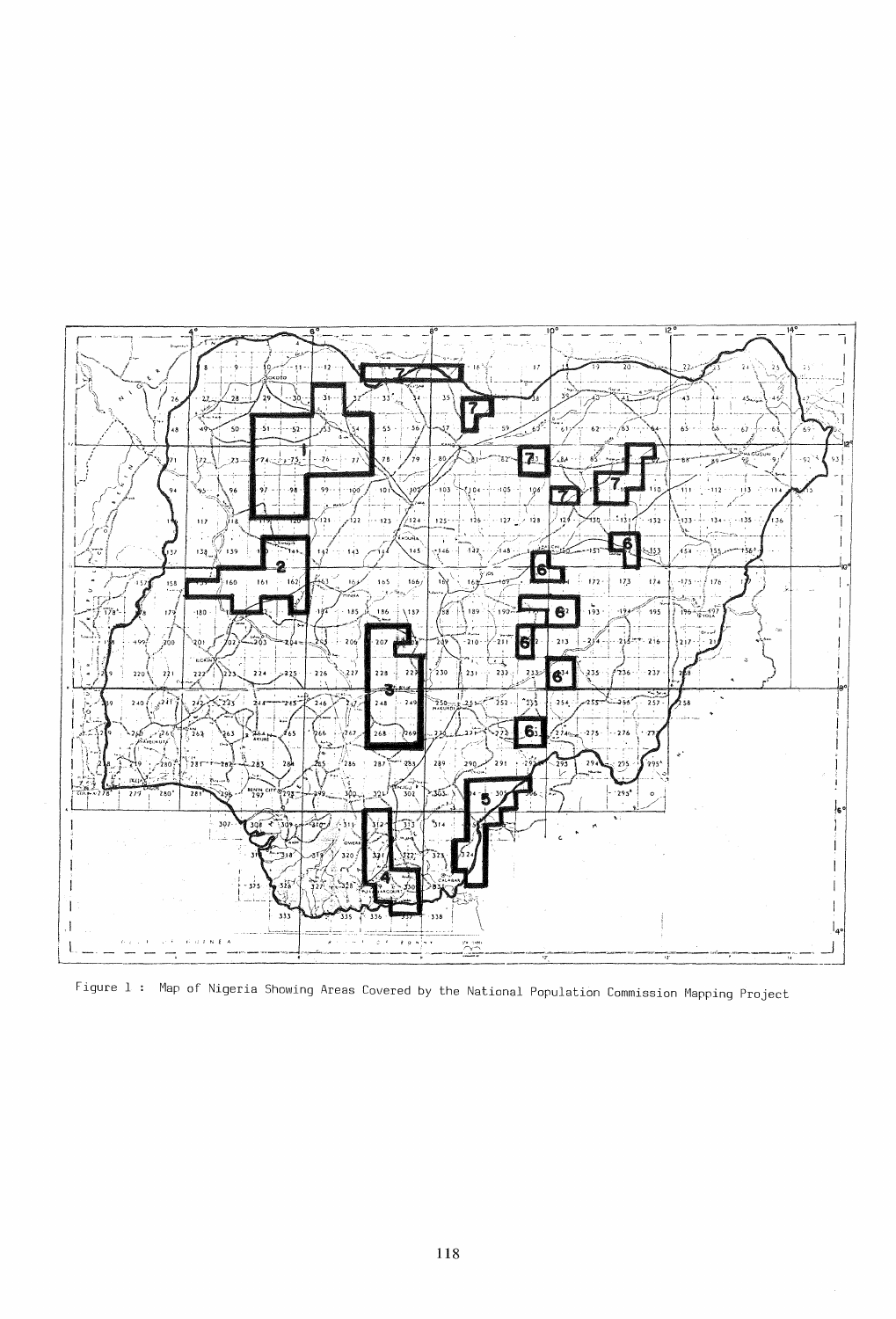These are better obtained by geodetic measurements but could also be obtained from available topographical maps within or outside the area to be mapped, if these maps are of sufficient accuracy. In this project, because of the urgency of the job, existing controls from existing maps around the project area were used as basic controls. Taking advantage of the satellite orbit and optimization in the data processing, additional control points were provided for relevant scenes by space triangulation using points on the scenes that overlap the scenes on which control points were required.

## 4.3 Production of Annotated Mosaics

4.3.1 Mosaiking After the precision correction the scenes were digitally mosaiked by combining two or more scenes. One scene is introduced at a time as a master, and image edge is digitally smoothened by the method of histogram equalization. The mosaic was then digitally cut into sheet size and border information added to the digital data. The digital images are then transformed into diaposjtives and paper (bromide) prints.

4.3.2 Cartographic Annotation The diapositive and bromide prints of the colour mosaics supplied by the SSC were not directly useful for any field work especially for the delineation of settlements. They had to be reproduced on a more suitable form and base with other information added. The procedure for the annotation included:

-- Identification and delineation of settlements.

- -- Enhancement of road network.
- -- Field verification of place names.
- -- Drafting of road network and place names on film.
- -- Half-tone screening of the multispectral mosaics.
- Combination of the half-tone screened mosaics with road network and feature names.

4.3.3 Screening of the XS Mosaics Initially the screening of the multispectral image to produce black and white mosaic posed problems. Forest and some water body area appear red on a multispectral image. Using ordinary screen, the red areas will appear black. This problem could be solved by using magenta screen, or appropriate filter and screen with autochromatic or panchromatic film. It was found out that the use of panchromatic film and 54 lines/cm screen produced the best result and gave very good contrast and tonal range. This enhanced the recognition of details, especially linear features.

The main problem with the use of panchromatic film is that both screening and the photographic process have to take place in complete darkness. This is very messy and therefore a very good laboratory and highly skilled technician are required for the screening and film processing. Another difficulty in the use of panchromatic film is that the film is difficult to come by in the standard map sheet size.

The drafted film containing cultural details toponyms, road network and boarder information was combined with the screened negative to obtain a single annotated half-tone film positive. Experience shows that when working with multispectral imagery it is better and more accurate to screen the film positive rather than the bromide print.

### 4.4 Production of Line Maps

The production of intermediate material for other components of map production such as compilation,

field completion and fair drawing is as described in section 4.1, steps 1 to 5. The production of mosaics can be omitted if it is not required and replaced with the production of films and paper prints of individual precision corrected scenes from which maps can be compiled. This approach is particularly suitable for map revision.

4.4.1 Map Compilation The mosaics produced in section  $4.\overline{3}$  is an image map with cartographic  $_{\text{accu-}}$ racy. Since in this project only planimetric information is required it was possible to handle the compilation using relatively simple equipment like enhanced Transfer Scope with digitizer or PROCOM -2 with digitizer or ordinary light table with appropriate magnifier. In a "high-tech" enviroment direct digitization of planimetric details could be done from the digital data. In this project the use of PROCOM -2 with digitizer proved efficient. The compilation was then followed by extensive field verification and completion.

4.4.2 Field Verification and Completion Multispectral SPOT imagery contains a walth of information that can be recognised and positively identi-<br>fied with experience and ground truthing. However fied with experience and ground truthing. some details like footpaths and small settlements may not be positively identified and classified but their presence can sometimes be inferred from the associated surrounding details. Therefore in order to ensure a high fidelity of details content of the maps, extensive field completion and verification had to be carried out.

The field completion was carried out to:-

- Obtain the names of all settlements on the map
- -- Classify the road networks
- Classify vegetation and land use types
- -- Obtain names of rivers and identify dry valleys and areas liable to flooding
- Obtain names of hills, mountains and other cultural details, and
- -- Carry out the addition or deletion of natural, cultural and infrastructural details as enumerated above.

4.4.3 Map Production After the field completion cartographic drafting, pasting and photo-lithographic works were carried out to produce the final maps.

## 4.5 Accuracy of Mapping from SPOT Imagery

Map accuracy can be measured either quantitatively or qualitatively. The qualitative accuracy can be measured by comparing map edge details with the existing maps of the surrounding areas; or by comparing content of a map of a scene obtained from a different source e.g aerial photographs. The quantitative accuracy can be determined by measuring displacement of image points from their expected positions. From the edge comparison exercise carried out after map compilation, most details especially line features like roads, rivers and paths, fit very well with existing maps especially where there had been no alignment. Random qualitative checks were also carried out on parts of the project area.

## 5. OTHER MAPPING PROJECTS EMPLOYING THE REMOTE SENSING TECHNIQUE

As noted earlier the application of SPOT imagery for the production of maps for the National Population Commission (NPC) was a pioneering work in the catographic application of satellite imagery in Nigeria. Initially the method was therefore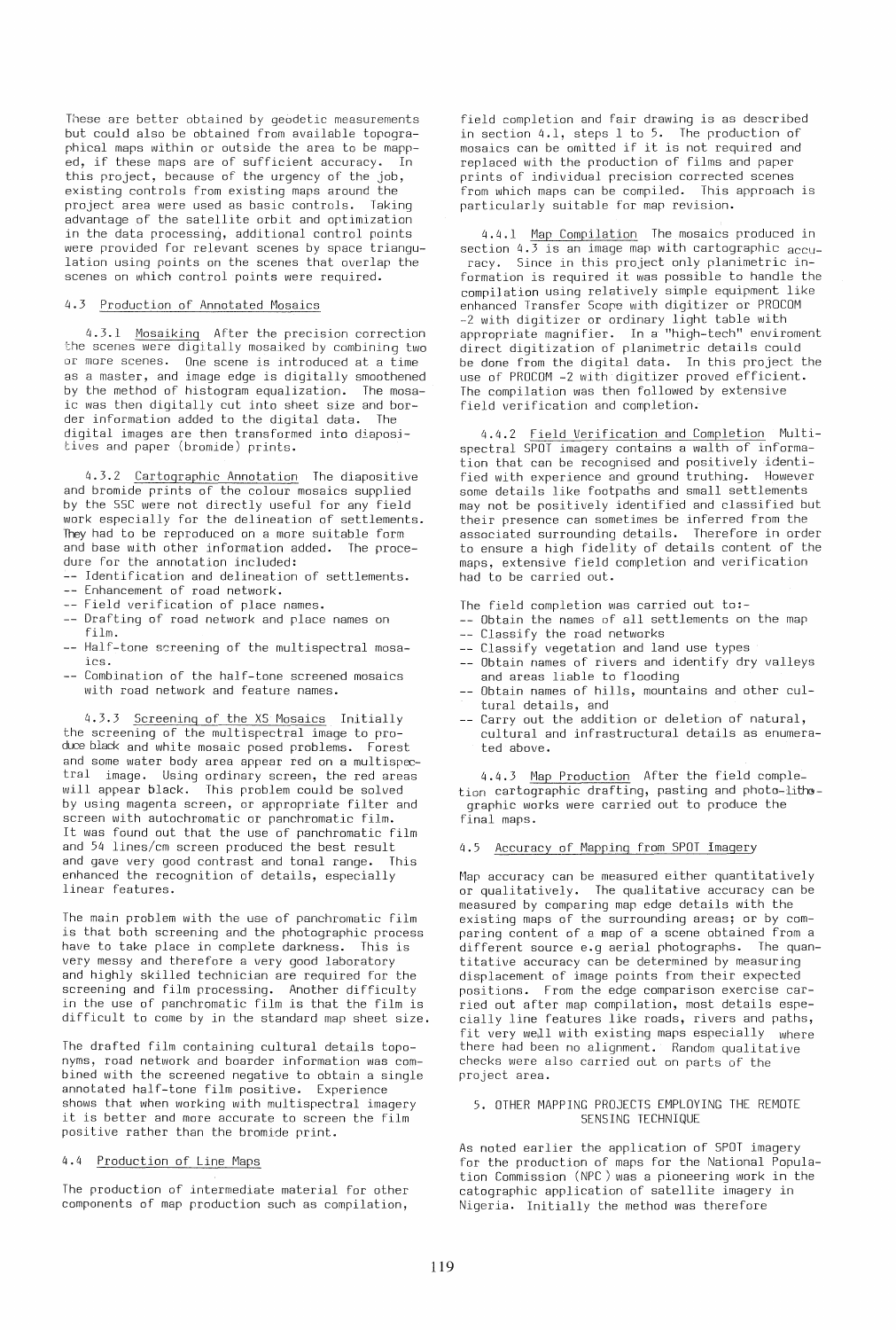approached with scepticism and caution. However after the completion of the NPC mapping, and the maps were checked and found to meet the standard specifications for the 1:50,000 mapping, the technique has now been fully embraced, Currently, the technique is being used by the Federal Surveys Department to revise and metricate some of the obsolate maps of the country covering about 240,000km<sup>2</sup> which is about 25% the total land area of the country. Also the Shell Petroleum Development Corporation of Nigeria is currently revising the 1:100,000, 1:50,000 and 1:25,000 map series cover-ing its areas of operation from latitude 40 N to 7 o  $\rm ^{2}N.$  The project consists of using SPOT imagery for the revision of  $1:100,00$  and  $1:50,000$  map series; andthe 1:25,000 with a combination of aerial photographs and satellite imagery. At the current rate of application of satellite imagery, it is expected that the whole of the 1:50,000 map series would have been revised and metricated by the close of the century.

#### 6. REVISION OF 1:50,000 MAPS USING SPOT IMAGERY

The immense wealth of image content and the high spatial resolution of SPOT imagery makes it a useful tool for monitoring enviromental and thematic changes and for revision of maps at 1:50,000 or smaller scales. SPOT imagery is economical for map revision because of the large area coverage and the relative ease with which it can be obtained. For revision, SPOT scenes precision corrected and transformed to selected projection system are used. The diapositive of the scene is the superimposed on the existing maps using optical mechanical equipment like Transfer Scope or PROCOM -2. Changes are then detected, traced off or digitized. In revising the 1:50,000 maps of Nigeria, advantage will be taken to convert all the existing maps into the UTM system and change units of measurements to meter. This will make the task a little bit more involving, since the contours will have to be digitized and OEM created from which the maps will be recompiled.

A procedure similar to the following could be followed using equipment like PROCOM - 2 with digitizer (Turner 1987), (Atilola, 1990).

- -- Superimpose SPOT data on the existing map.
- -- Detect and mark areas of changes on the map on small grid bases.
- -- Identify the changes on the SPOT image and digitize
- -- Digitize the 1:50,000 base maps excluding the areas of changes marked, and convert data to UTM system.
- -- Digitize the contours onto a separate file and create OEM.
- -- Combine the digitized map file and the image changes and plot the map in the UTM system.

Alternatively, the SPOT scene could be transformed into NTM projection system and the map revised in NTM. The revised maps are later digitized for conversion to UTM.

# 7. SUMMARY AND CONCLUSION

Up-to-date and accurate maps are basic tool for any meaningful planning, systematic development and effective management of the natural resource of any nation. The topographical base map needs of the world in general is not being met by classical photogrammetric mapping method. The increase in spatial resolution of commercial satellite imageries is fast revolutionising the production and

revision of 1:50,000 and smaller scale maps. The developing countries of the world that need maps most for their development and which are the least mapped should take advantage of this technology. Mapping with space imagery may become operational the world over in the nearest future.

It had been possible to complete the 1:50,000 plani metric mapping of about 14% of Nigeria, covering an area of about 133300km<sup>2</sup> within a period of 12 months as a result of the application of SPOT imagery. Some of these areas had hither-to defied all attempts to map them because of the mountainous nature of the terrain and the near permanent cloud cover. The same project could have taken at least 36 months to complete using photogrammetric method, assuming adequate aerial photo coverage.

As a fallout of the success of the NPC mapping project, the revision and metrication of some of the 1:50,000 maps of the country is being carried out by the Federal Surveys Department and oil exploration companies using SPOT Satellite Imagery suplemented with aerial photographs.

The optimization of the processing of SPOT imagery, its high resolution, low cost, low control requirement and relative ease with which the products could be obtained make it attractive and suitable for the 1:50,000 and smaller scale mapping and map revision. SPOT imagery contains a wealth of information also useful to other users like foresters, geologists, geographers, hydrologists, agriculturists and others. Acquired imageries could be passed on to these users. The sharing of data will thus make space imagery acquisition and application very economical on national basis, especially for developing countries

## REFERENCES

- 1. Atilola, O. (1986). "Photogrammetry and Remote Sensing Practice in Nigeria". International Society for Photogrammetry and Remote Sensing Commission VI. Proceeding of the Symposium on Photogrammetry and Remote Sensing in Economic Development, Topo, Badagry, Lagos State. PP .14-21.
- 2. Atilola, O. (1989). "Revision and Production of 1:50,000 Maps Using SPOT Satellite Imagery" Paper Presented at the 25th Annual Conference of the Nigeria Institution of Surveyors, Kano, Kano State.
- 3. Brandenberger, A.J., Ghosh, S.K. (1985). "The Wor Id 's Topographical and Cadastral Mapping Operation". Photogrammetric Engineering and Remote Sensing, Vol LI:437-444.
- 4 . CNES and SPOT IMAGE, (1980)" SPOT User's Handbook", Edition 01, Vol 1 and 2, 1988.
- 5. Gugan, D.J., Dowman, I.J (1988).. "Topographical Mapping from SPOT Imagery". Photogrametric Engineering and Remote Sensing, Vol.  $LIV.(10): 1409 - 1414.$
- 6 International Geographique National (1986 J. "Recette en vd/Strereoscopic". Unpublished Report, IGN, France.
- 7. Rodriguez, P. et al (1988). "Evaluation of the Stereoscopic Accuracy of the SPOT Satellite". Photogrammetry Engineering and Remote Sensing Vol. LIV (2): 217-221